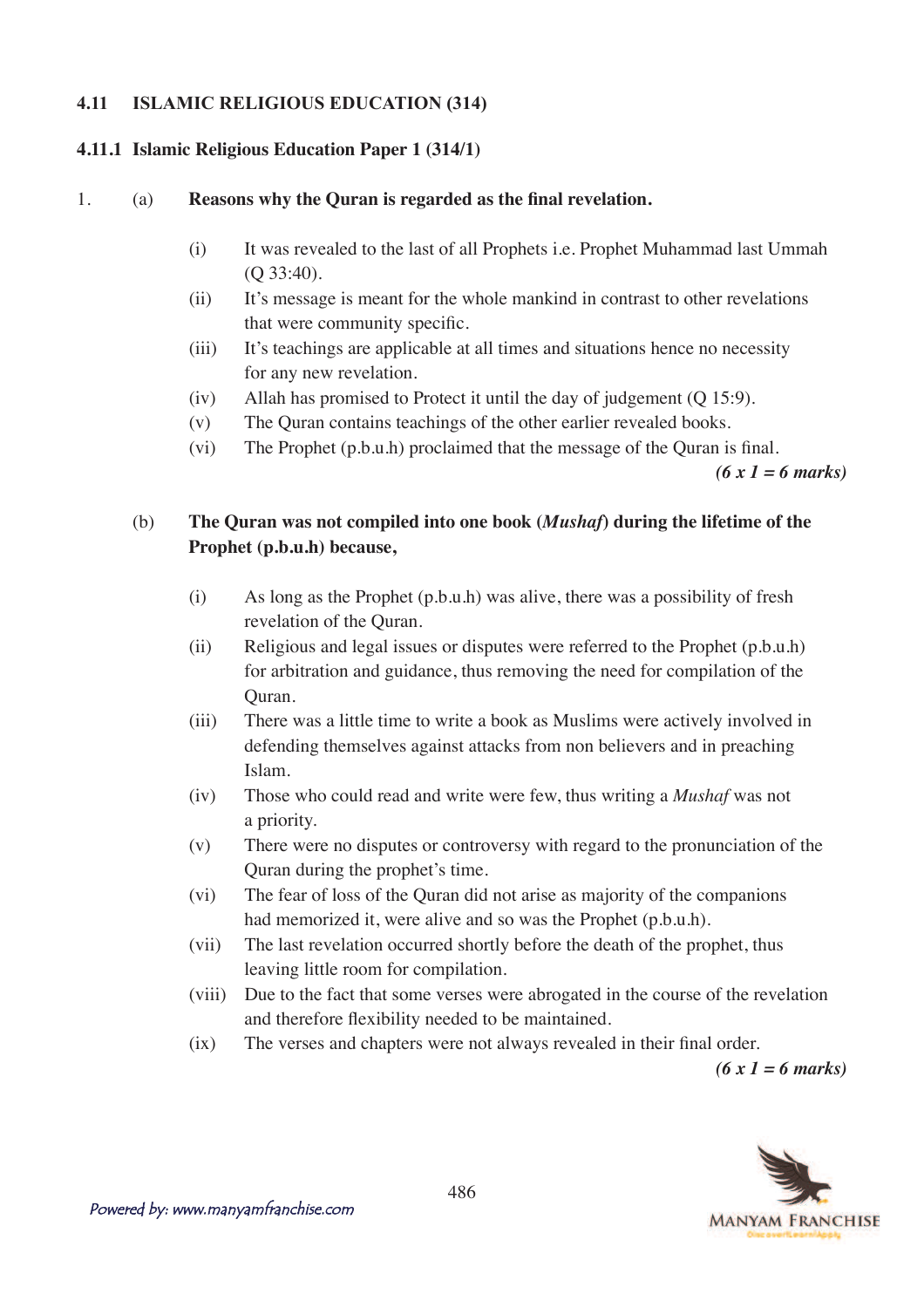### (c) **Characteristics of Makkan** *Surahs***.**

- (i) The Makkan *Surah* invite the people by addressing them "O people" given that majority of the audience had not embraced Islam.
- (ii) Makkan *Surah* were mostly short and concise; they were easy to remember and meant to attract the attentions of the listeners to the message of Islam.
- (iii) Makkan *Surah* are centered on fundamental doctrines of *Tawhid* (oneness of God), the day of judgement, reward and punishment.
- (iv) Allah uses harsh and strong language to convey the message of the stubborn Quraish.
- (v) Verses of the Quran in Makkan *Surah* are often repetitive.
- (vi) Makkan chapters are full of warnings.
- (vii) Stories or narratives of previous prophets and their communities are discussed in Makkan *Surah*.
- (viii) Description of hell fire and severe punishments are common in Makkan Surah.
- (ix) Muslims are often urged to be patient in the face of opposition against their faith.
- (x) Those who accept the call are promised great rewards by Allah.
- (xi) Rhyme-Prose is more common in Makkan *Surah*. Such a technique had a lasting impact on the targeted audience some of whom converted to Islam from hearing it. (Umar's conversion after listening to *Surah Twaha*).
- (xii) Makkah Surahs emphasize on tawhid.
- (xiii) Denounce idol worship.
- (xiv) Makkah Surah require performance of Sijdaful tilawa.

*(8 x 1 = 8 marks)*

## 2. (a) **Teachings of** *Surah An-Nasr***.**

- (i) The *Surah* indicated the approaching death of the Prophet (p.b.u.h).
- (ii) It directs the Prophet  $(p.b.u.h)$  and the Muslims to give thanks and praise to Allah for the victory and other achievements in life.
- (iii) Man should repent and seek for forgiveness from Allah.
- (iv) Allah is all forgiving all merciful.
- (v) The *Surah* indicated the end of the mission of Prophet Muhammad (p.b.u.h).
- (vi) It predicted the victory of Islam over all other religions, as a large number of people were embracing Islam following the conquest of Makka.

*(4 x 2 = 8 marks)*

## (b) **Conditions to be fulfilled by a translator of the Quran.**

- (i) Should have a good mastery of Arabic language, both grammar and a broad Arabic vocabulary.
- $(iii)$  Must have a good understanding of the language he/she is translating  $(ii)$

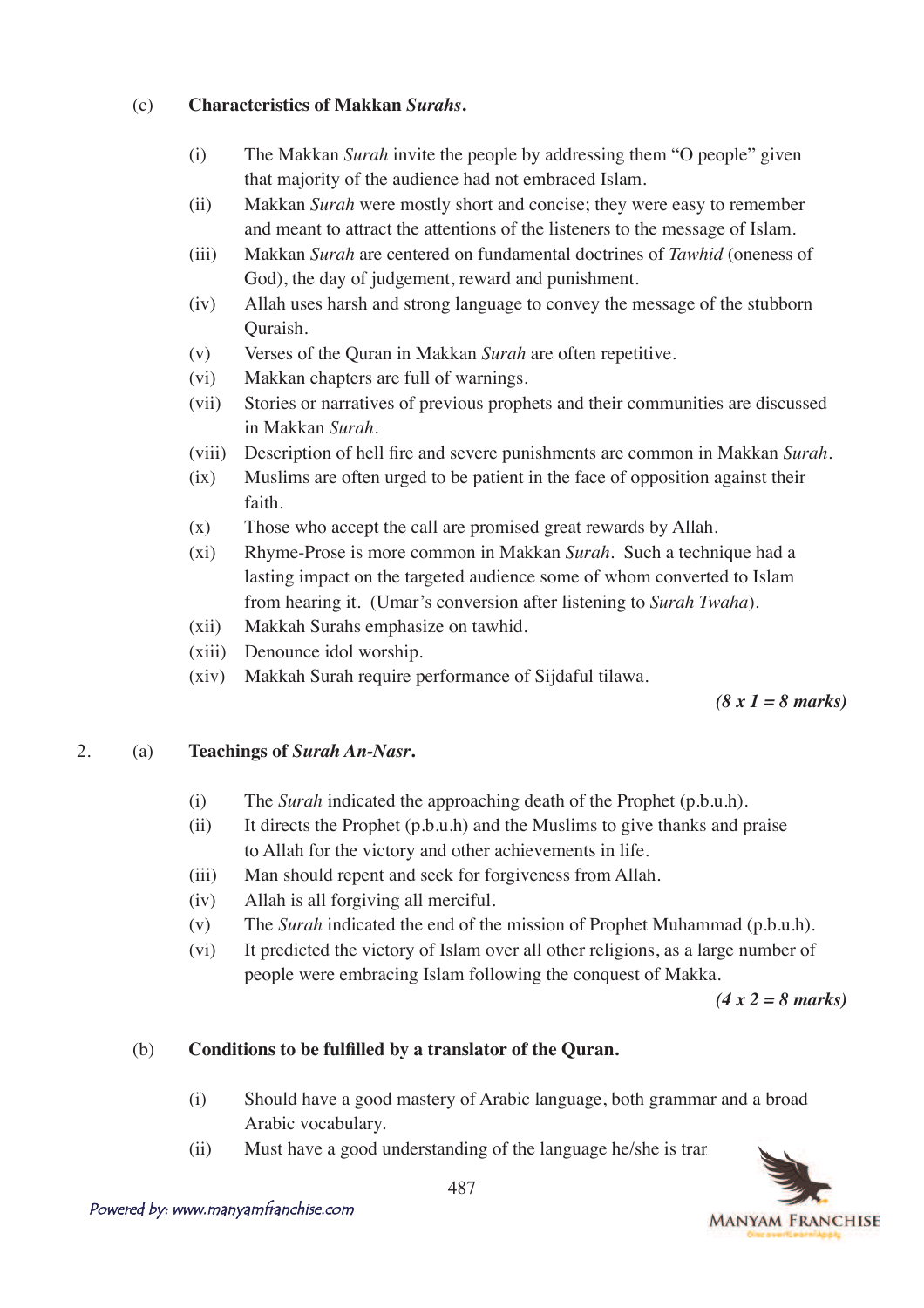- (iii) Must have mastery of the science of the Quran (*Ulumul Quran*) including legal verses, *Asbab Nuzul* e.t.c.
- (iv) Should have a deep understanding of Islamic religion including such branches as *hadith*, *figh*, *seera*, among others.
- (v) One should be sincere in translation work with the sole aim of earning the pleasure of Allah and not for material gains or to discredit Islam.
- (vi) One should refrain from extensive use of his/her personal opinion.
- (vii) The translator must be a Muslim (Mukalaf).
- (viii) The translator must be just, of high integrity and pious.
- (ix) Translator must make reference to the knowledge of sahabas and Tabiun before translation.

*(7 x 1 = 7 marks)*

## (c) **Modes of** *Wahyi***.**

- (i) Through the agency of an angel (Q 42:51).
- (ii) Speaking from behind a veil (of light) e.g. Prophet Musa at Mt Sinai.
- (iii) Speaking directly to Allah as exemplified by Prophet Muhammad  $(p.b.u.h)$ during *Isra wal Miraj*.
- (iv) Through true dreams e.g. Prophet Ibrahim (Q 37:102).
- (v) Through inspiration (*Ilham*) or intuition in the form of a clear idea cast in the heart of the recipient.  $(Q 42:51-52)(Q 28:7)$ .
- (vi) Revelation in the form of ringing bells. eg. The Prohet (p.b.u.h.) said 'there are times when I hear something like the chiming of bells and this mode of Wahyi is the hardest on me. After that when the chime sequence ends, that which has been said by the sound seems to have been committed to my memory. And there are times when the angel appears before me in the shape of a man (Sahih al Bukhari).
- (vii) Instinctual guidance to animals e.g. bees (Q 16:68-69).

*(5 x 1 = 5 marks)*

# 3. (a) **Ways through which** *hadith* **evolved.**

- (i) *Hadith* evolved in situations where a question or problem was referred to the Prophet (p.b.u.h) and there was no guidance from the Quran. In such a case Allah would want the prophet to give an answer tot he matter or a directive and hence such directives became *hadith*.
- (ii) As an interpretation of the Quran. Some aspects of Quranic messages are concise and brief and the Prophet (p.b.u.h) had to elaborate further on such matters such as prayers, Zakat e.t.c.
- (iii) As a demand of circumstances. There were situations where Muslims did not know what to do and the prophet provided the required guidance e.g. the

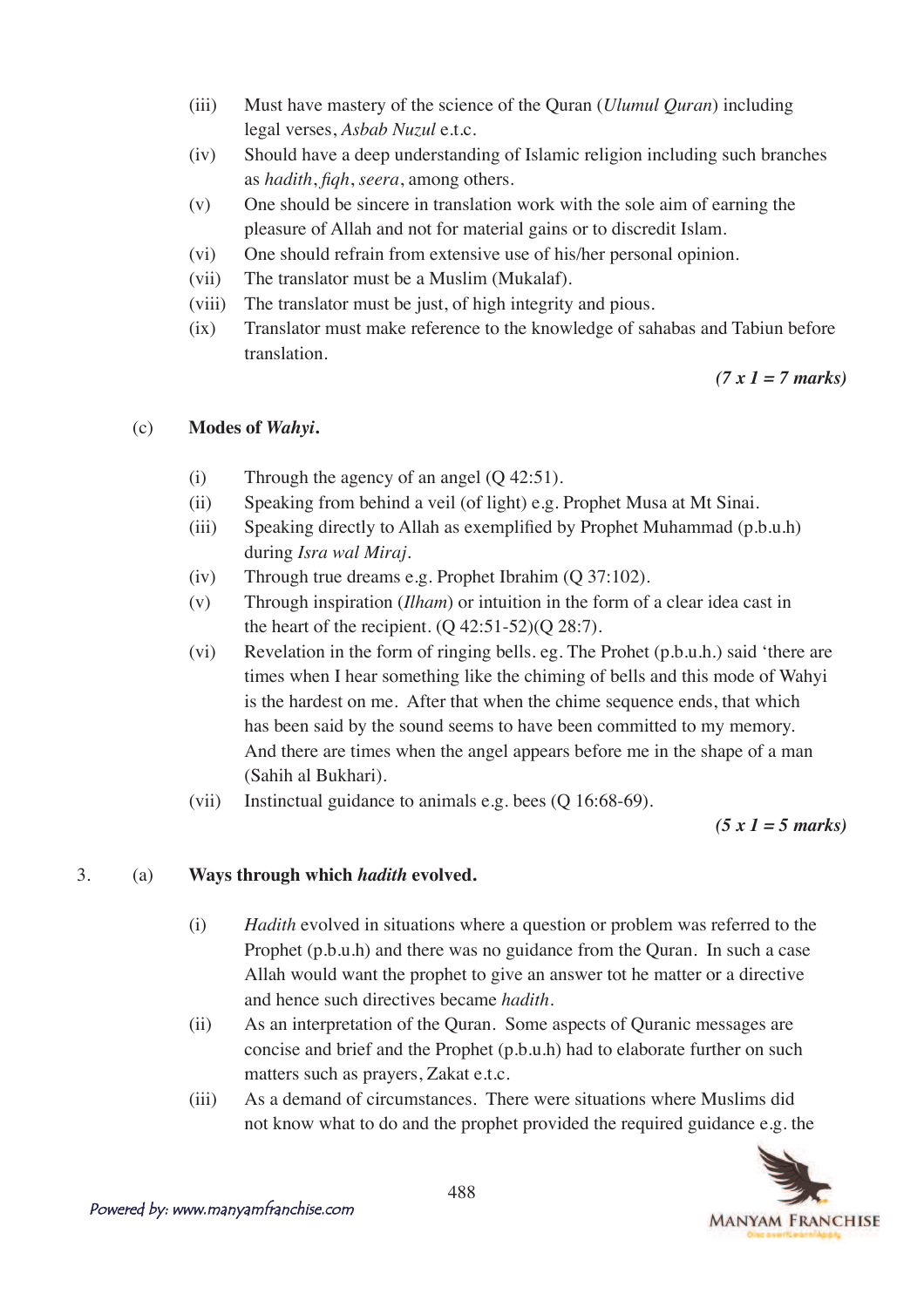decision to fight the enemies outside *Madina* in the battle of *Badr*.

(iv) Through the prophet's own initiative. Allah gave the Prophet (p.b.u.h) the authority to legislate on some matters of faith. Such laws given by the prophet became the second primary source of law and were recorded as *hadith* (Q 53:3, 3:32, 59:7).

> *(4 x 2 = 8 marks) (must be explained)*

### (b) **Contribution of** *hadih* **to Islamic culture.**

- (i) Contributed to the development of Arabic language, especially new *vocabularies of religious significance such as <i>Sunnah*, *qaul*, *taqrir* e.t.c.
- (ii) It contributed to the development of Islamic law as it forms the most authoritative source after Quran.
- (iii) Led tot he emergence of *Ulumul hadith* (science of *hadith*) and *Muhaddithun* as specialist of this branch of knowledge.
- $(iv)$  It influenced Muslims' code of behaviour emulating the model of the Prophet (p.b.u.h).
- (v) It contributed towards the emergence of new ways of observing ceremonies and festivals such as *nikah*, *aqiqah* e.t.c.
- (vi) Influenced the growth of centres of learning/education where *hadith* was taught.
- (vii) *Hadith* re-defined concepts of aura, personal hygiene, ritual purity and dietary regulations. Most of these regulations and norms are contrary to prevailing cultures.
- (viii) It led tot he development of press, publication and writing of books on *hadith* such as *Sahih Al-Bukhari*.
- (ix) Acceptance of the genuine sayings and practices of the Prophet (p.b.u.h) became part and parcel of the requirements of faith.

#### *(7 x 1 = 7 marks)*

## (c) **Ways through which Muslims can care for orphans.**

- (i) Through establishment of endowments (*waqf*) and orphanages.
- (ii) By feeding and clothing them.
- (iii) By avoiding misappropriation of properties for the orphans.
- $(iv)$  Investing their properties on profitable enterprises.
- (v) Returning property held in trust to orphans when they attain the age of puberty and discretion (*bulugh*).
- (vi) Establishment of Muslim charities and community based organizations caring for orphans.
- (vii) By supporting them in the quest to seek for education and providing scholarship to them.

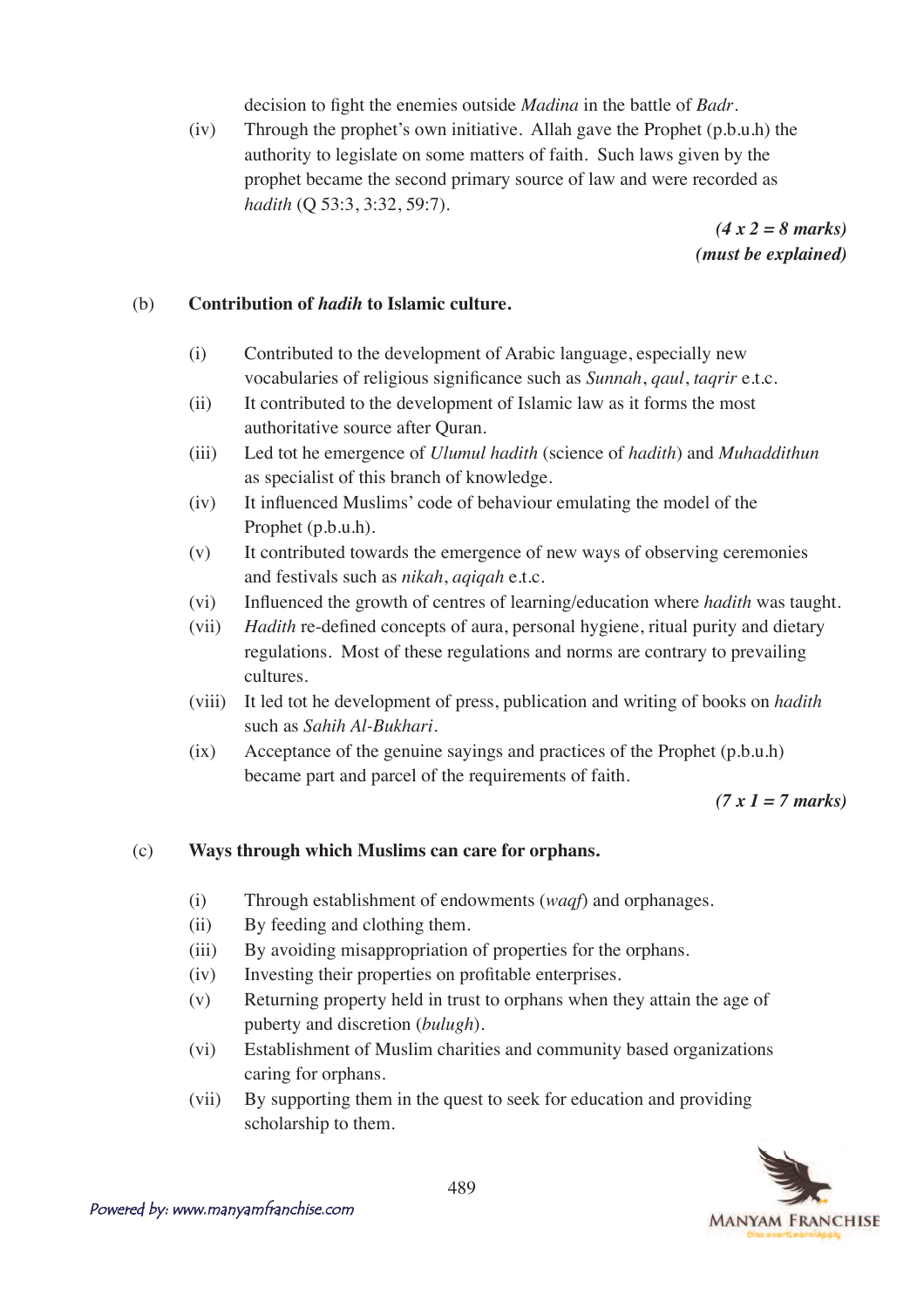#### 4. (a) **Differences between** *Fardh* **and** *Sunnah saum***.**

- (i) There is only one obligatory fast in the month of Ramadhan while recommended fasts are many.
- (ii) Avoiding obligatory fast without justifiable reason is blameworthy and sinful while omitting *Sunnah* fast attracts no sins nor punishment from Allah.
- (iii) A Muslim must compensate for missed *fardh* fast in form of *Fidya* or *Qadha* while there is no *fidya* or *qadha* for missed *Sunnah* fast.
- (iv) Fasting in Ramadhan lapses for 29 30 consecutive days while it is recommended to fast a day and break the other in *Sunnah* fast.
- (v) Observance of the obligatory fast is done during the month of Ramadhan while *Sunnah* fasts are scattered throughout the other eleven months.
- (vi) *Fardh* fast begins and ends with the sighting of the moon while *Sunnah* fast is not days or months specific.
- (vii) End of obligatory fast is marked with the celebration of *Eid-ul-fitr* while *Sunnah* fast require no specific festival.
- (viii) The prescription of *fardh* fast is expressly mentioned in the Quran while *Sunnah* fasts are modelled in the practice of the Prophet (p.b.u.h).

*(4 x 2 = 8 marks)*

#### (b) **Effects of** *Salat* **in a Muslim.**

- (i) It makes a believer to constantly remember Allah given that one has to pray five times a day.
- (ii) If properly observed, *Salat* safeguards a Muslim from committing sins and evil deeds.
- (iii) It makes a Muslim acquire a sense of punctuality and obedience in life.
- (iv) It distinguishes a Muslim from a non believer.
- $(v)$  It enables a Muslim to fulfil a fundamental pillar of Islam.
- (vi) It helps a Muslim to maintain a high level of personal hygiene and cleanliness.
- (vii) When observed in congregation, prayers inculcate a sense of brotherhood, social solidarity and belonging among Muslims.
- (viii) It purifies the heart, develops the mind and cultivates conscience.
- (ix) It demonstrates ones loyalty and steadfastness in Allah.
- (x) *Salat* enhances a Muslim's spiritual and physical wellbeing.

*(4 x 2 = 8 marks)*

#### (c) **Obligatory acts in the performance of Wudhu.**

- (i) Washing the face.
- (ii) Washing the two hands to the elbows.
- (iii) Wiping the head with wet hands.
- (iv) Washing the two legs.

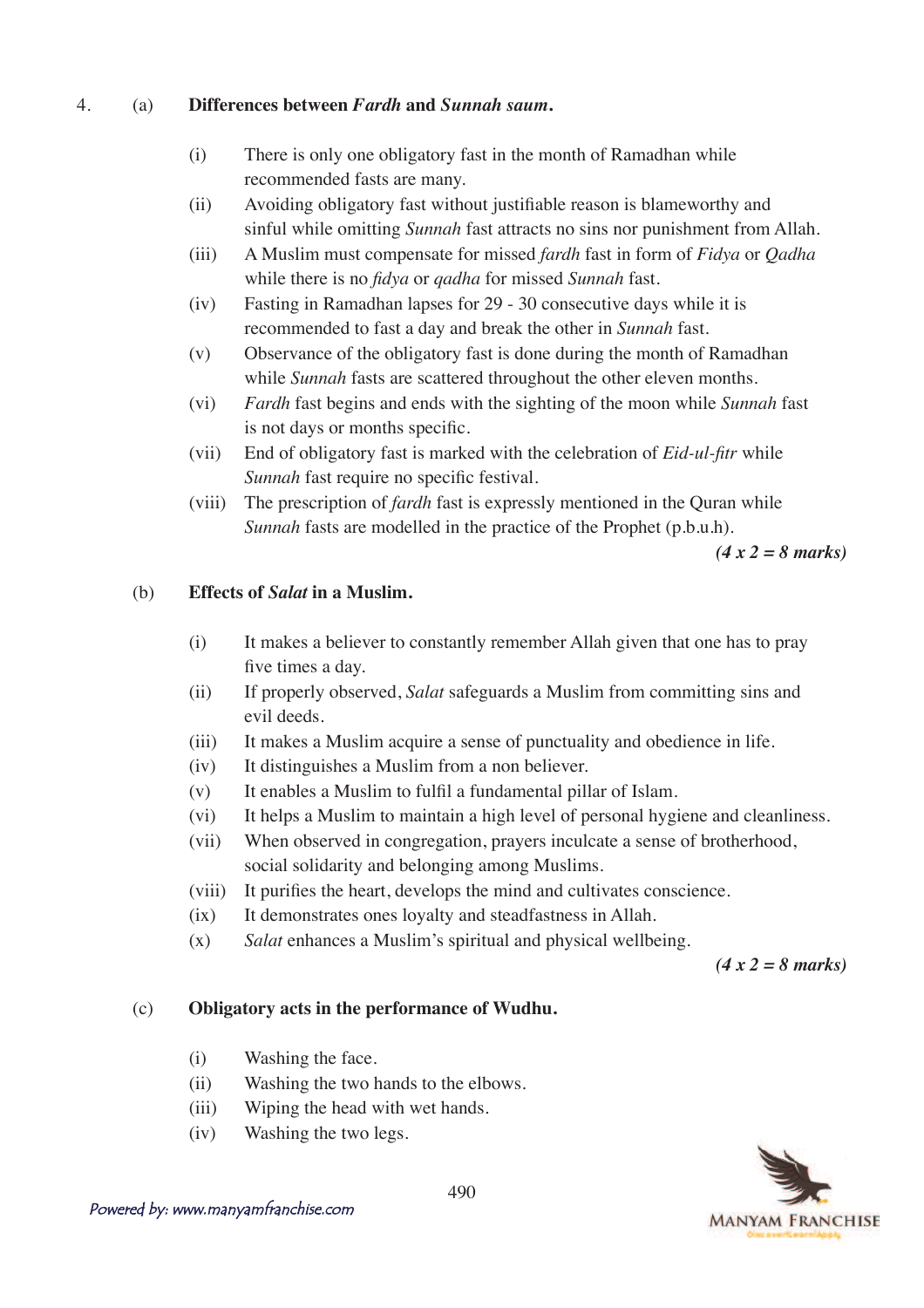### 5. (a) **Functions of a Kadhi.**

- (i) He listens to cases and disputes involving Muslim parties and determines them on the basis of *Shariah* provision e.g. marriage, divorce and child custody.
- (ii) He determines cases involving crimes (*hudud*), (*tazir*) and administers appropriate punishment.
- (iii) He determines cases involving inheritance i.e. rightful heirs and their shares.
- (iv) He acts as a guardian for women who have no *wali* in marriage.
- (v) He presides over *waqf* properties and oversees their administration.
- (vi) He acts as the administrator or trustee of property especially if other relatives of the deceased are disqualified.
- (vii) Works in liaison with other judicial courts, state and state departments.
- (viii) The Kadhi is consulted by the government on Islamic legal issues.
- $(ix)$  He is regarded as an authoritative figure by Muslims as they seek for his guidance on matters related to Islam.
- (x) He represents Muslims in National functions.
- (xi) Under certain jurisdiction, the Kadhi is empowered to issues marriage and divorce certificates.

*(8 x 1 = 8 marks)*

### (b) **Contributions of Imam Abu Hanifa to the development of Fiqh.**

- (i) He established a committee of scholars from among his best students charged with the task of compiling figh-based questions and the answers he gave under different heading such a *taharah*, *salat* e.t.c.
- $\text{(ii)}$  He codified figh into relevant chapters for easy reference.
- (iii) He devised a series of principles from which to derive the rules of figh which came to be known as *Usul-al-figh*.
- (iv) He accepted the sources of law as being the Quran, *Sunnah*, Ijma ad Qiyas.
- (v) He developed the principle of *Istihsan* (provision made in public interest) as a subsidiary source of Shariah.
- (vi) He taught many students such as Imam Muhammad and Abu Yusuf as-Shaybatic, who commented upon and expounded further on the jurisprudence of their teacher.
- $V$ i) He founded the Hanafi school of law-the first of its kind in the Muslim world.
- (viii) He tried to make figh as easy and applicable as possible to day-today life.
- $(ix)$  He divided his figh into two categories, namely those dealing with canonical laws that were fixed and those dealing with non canonical laws (i.e. dealing with customary practices that could change with time and place).
- $(x)$  He is the author of *al-Musnad* a major work on *hadith* that deals with aspects of jurisprudence and *ibadah*.

*(4 x 1 = 4 marks)*

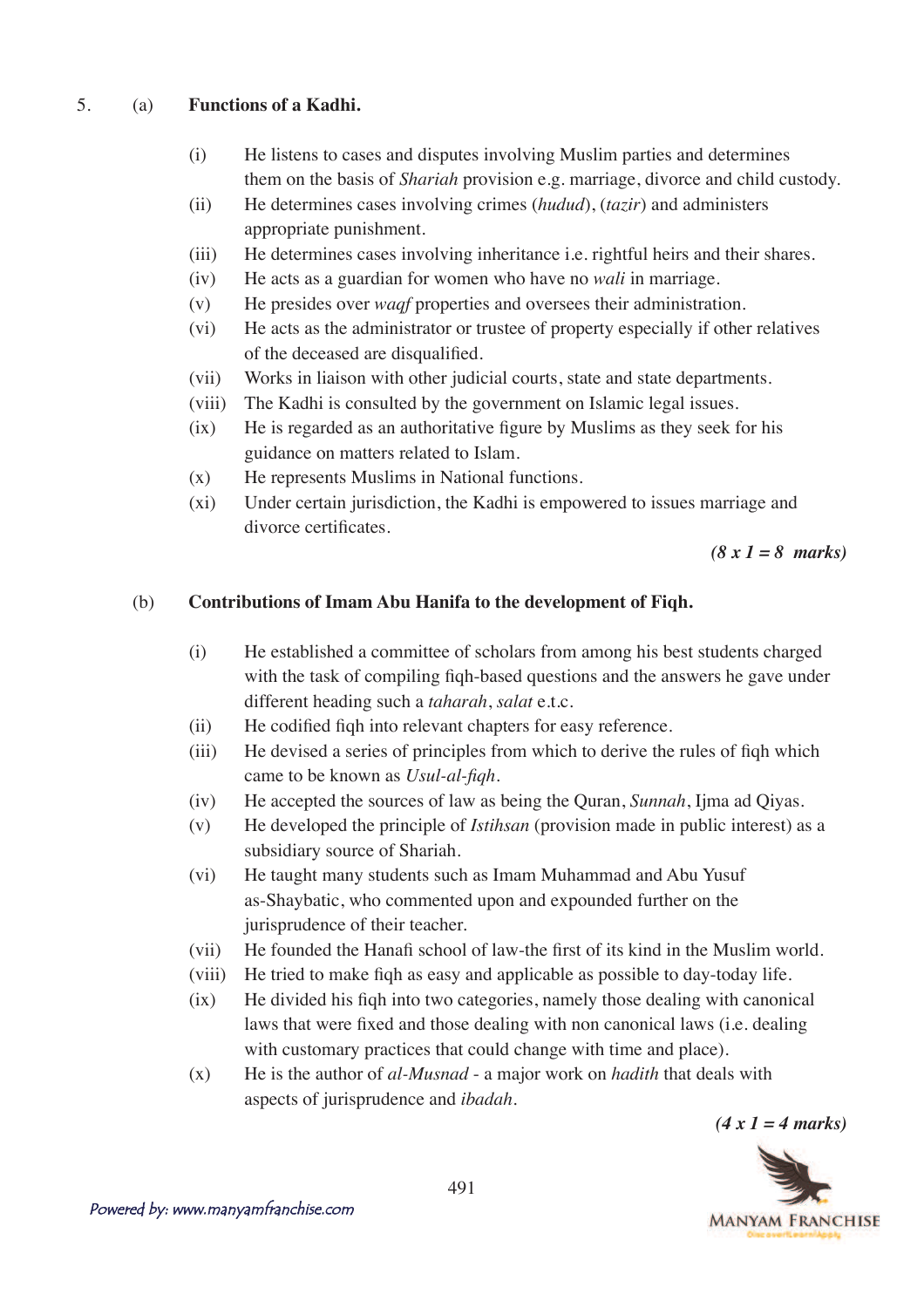### (c) **Acts forbidden for a pilgrim in the State of** *Ihram*

- (i) Wearing sewn clothes for men.
- (ii) Having sexual intercourse with spouse.
- (iii) Wearing of perfume and applying cosmetics.
- (iv) Uprooting green vegetable.
- (v) Hunting animals (Q 5:95-96).
- (vi) Getting married or accepting a marriage proposal.
- (vii) Anointing the hair.
- (viii) Trimming or shaving the hair.
- (ix) Cutting nails.

*(8 x 1 = 8 marks)*

### 6. (a) **Significance of the belief in** *Qadha* **and** *Qadar* **in the life of a Muslim.**

- (i) Fosters in a Muslim contentment and satisfaction that it's Allah who created him and gave him what he has.
- (ii) Develops deep trust and devotion to Allah among Muslims.
- (iii) Creates a desire in a Muslim to keep away from worldly pleasures and to concentrate on pleasing Allah.
- (iv) A Muslim who believes in *Qadar* keeps away from envy and greed.
- (v) Encourages Muslims to remain steadfast on the path of truth.
- (vi) Develops patience in Muslims and enables them endure suffering and hardships.
- (vii) Muslims strive to do good and avoid evil as each will be held accountable for their own actions.
- (viii) Belief in *Qadar* develops a Muslim's faith in the divine will and encourages them to seek Allah's guidance in all their endeavours.

*(4 x 2 = 8 marks)*

## (b) **Characteristics of the** *Ulul Azm* **prophets.**

- (i) They all came from distinguished families mentioned in Quran.
- (ii) All of them are both *nabii* (prophet) and *rasul* (messenger).
- (iii) All of them received message for their respective communities in the form of divine scriptures or books, with an exception of Prophet Nuh who was described as a *rasul* by Prophet Muhammad (p.b.u.h).
- (iv) They possessed strong will and perseverance in the course of their mission (Q 46:35).
- (v) They were given some exceptional qualities or talents or superiority in some aspects by Allah (Q 2:253, 17:55).
- (vi) They all possessed divine law (Q 42:13).

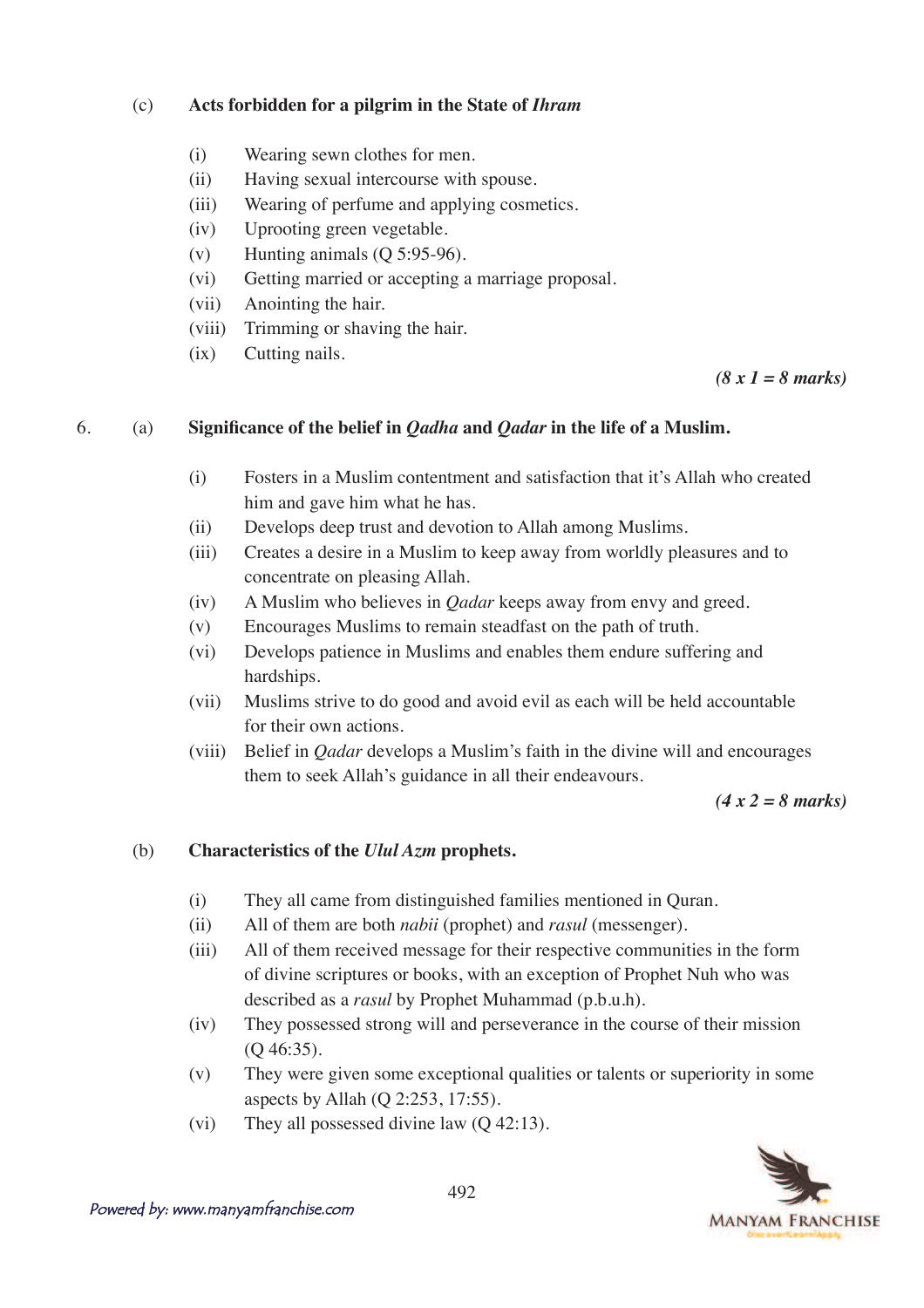- (vii) Allah protected them from immoral acts, physical defects and committing of deliberate mistakes.
- (viii) Allah made them successful in their mission through miracles.

*(5 x 1 = 5 marks)*

#### (c) **Functions of an Imam.**

- (i) He is the leader of Muslims in congregational prayers.
- (ii) He supervises / oversees Islamic rites such as marriage / *Nikah*, *Aqiqah*.
- (iii) He conducts sermons / *Khutba* especially during Friday prayers.
- (iv) Teaches Muslims especially children on the fundamentals of religion.
- (v) Arbitrates and reconciles disputing Muslims.
- (vi) Acts as a role model for the youth and the society as a whole.
- $(vii)$  Authenticates, officiates and approves official documents as per the law e.g. birth certificates, passport applications, bursary forms, bank account opening requests e.t.c.
- (viii) Fills the vacuum in the absence of political leadership.
- (ix) Acts as a witness in transactions and business dealings.
- (x) Conducts funerals for deceased Muslims.
- (xi) Engages in *daawa* activities and also defends Islam and Muslims when need arises.

*(7 x 1 = 7 marks)*

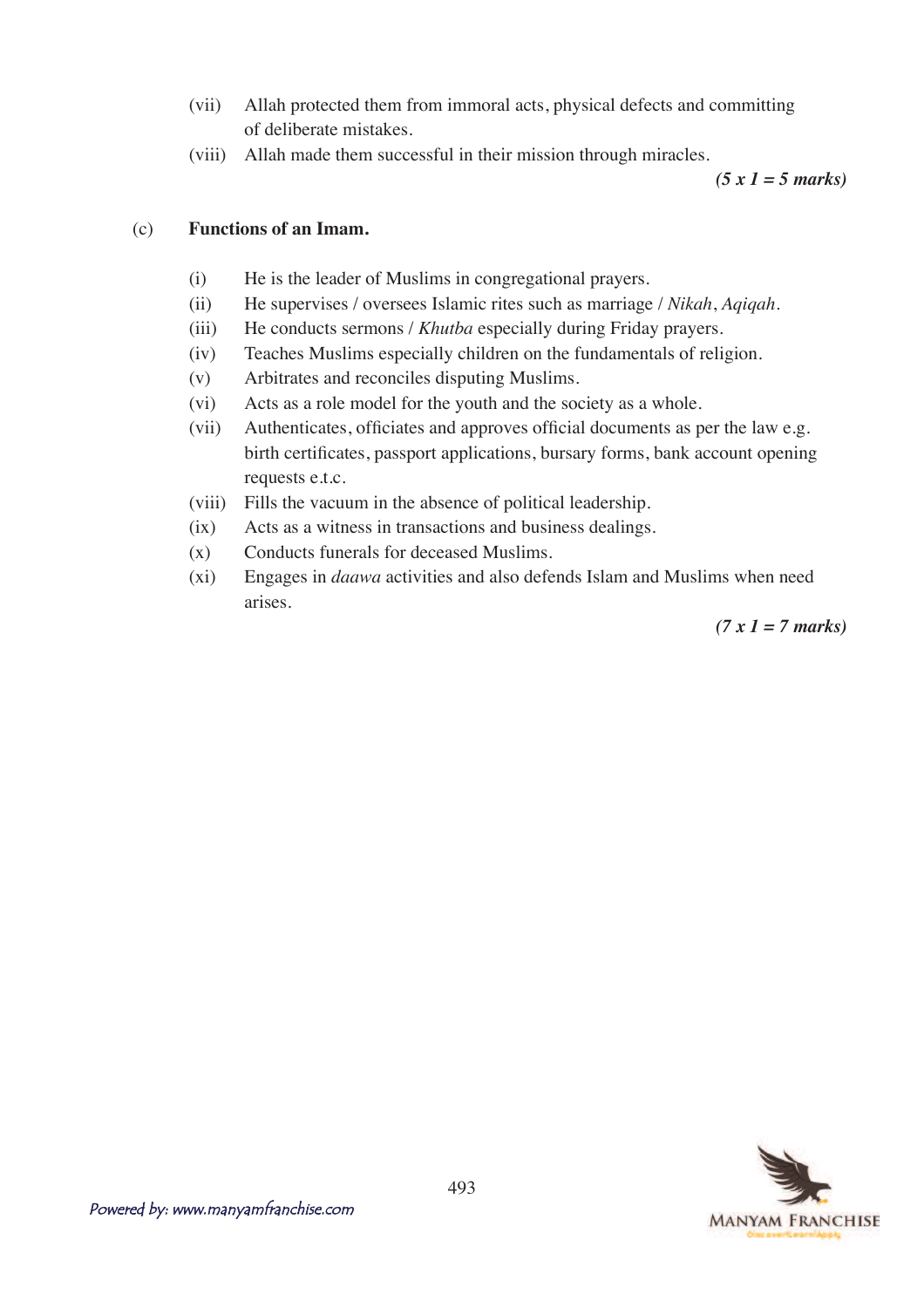### **4.11.2 Islamic Religious Education Paper 2 (314/2)**

#### 1. (a) **Benefits of good morals to the Muslim youth.**

- $(i)$  eliminates crime, quarrels and fighting among the youth.
- (ii) promotes peace and harmony in the society.
- (iii) enables the youth to be responsible members of society.
- (iv) enables youth to contribute positively to the Ummah.
- (v) pervasive behaviour and sins will be minimal.
- (vi) enhaces good relations with Allah, self and other members of the society.
- (vii) fosters respect between different members of the society/one is respected.
- (viii) makes one to grow both spiritually and socially.
- (ix) eliminates deliquency or anti-social behaviour.
- (x) morally upright youth are successful members of the society as they contribute to the social, political and economic development of the society.
- (xi) morally upright youth serve as role models and can serve as agents for social change.
- (xii) upholding good morals may be a basis for attracting other people to Islam.

 $8 \times 1 = 8$  marks

#### (b) **Rationale for the prohibition of abortion in Islam.**

- (i) denies the child right to life which is a fundamental purpose of *Shariah*.
- (ii) it takes away the right of Allah who is the absolute giver of life.
- (iii) goes against laws of Allah and *Sunnah* of the Prophet (P.b.u.h.) Q 17:31.
- (iv) threatens the survival of the human race. It is a great crime that is punishable under the laws of Allah.
- (v) can lead to the death of the mother.
- (vi) causes health complications and trauma to the mother.
- (vii) can lead to social stigmatization.
- (viii) discourages responsible intimacy within marriage.
- (ix) causes depression and a sense of guilt for killing an innocent life.
- (x) can lead to family breakup.

 $7 \times 1 = 7$  marks

## (c) **Manners of sleeping that a Muslim can adopt from the** *Sunnah* **of the Prophet (P.b.u.h.).**

- (i) recitation of *dua* before sleeping and when waking up.
- (ii) recitation of the *muawadhatein*.
- (iii) sleeping on the right side.
- (iv) taking *wudhu* before sleeping.
- (v) rubbing the whole body after reciting the *dua* and *muawadhatein*.
- (vi) do not sleep during prayer time.
- (vii) people of the same sex should not cover themselves with the same cover/should not sleep under the same cover.
- (viii) facing Qibla.
- (ix) covering nakedness.

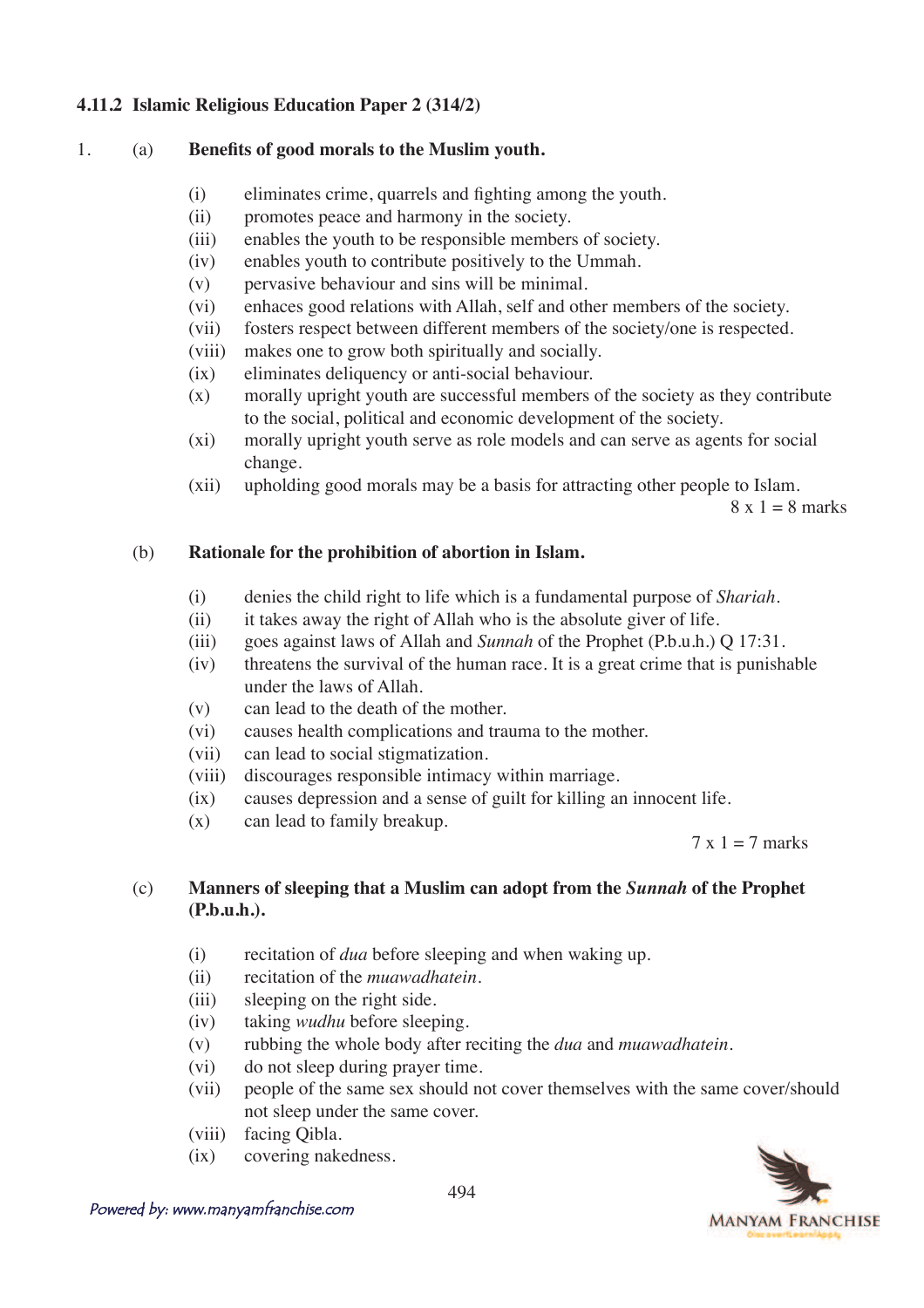- $(x)$  in case of a bad dream, recite a dua and change direction.
- (xi) check beddings before sleep.
- (xi) give *wasiya*.
- (xii) relax before getting up from the bed.
- (xiii) sleep earlyafter *Ishah* and wake up early.

 $5 \times 1 = 5$  marks

#### 2. (a) **Factors that will prevent a heir from inheriting a deceased Muslim.**

- (i) differences in religion, a Muslim and a non-Muslim cannot inherit from each other.
- (ii) murder, a person who kills intentionally is denied the right to inherit.
- (iii) slavery, slaves can neither inherit nor be inherited.

 $3 \times 1 = 3$  marks

#### (b) **How Islam empower women economically.**

- (i) women are accorded the right to own property.
- (ii) women are allowed to engage in income generating activities such as business, legal employment, etc.
- (iii) entitled to a definite share of inheritance from parents, husbands, and close relatives.
- (iv) allowed to receive dowry from their husbands.
- (v) married women should be taken care of by their husbands hence can use their earnings in investment of their choice.
- (vi) the fact that Islam makes it compulsory for both men and women to seek knowledge opens the avenues for both parties to advance in different careers and also in the job market.
- (vii) Islam allows women to receive gifts and be recipients of the proceeds from religious endownments (*Waqf*) which could be of high-economic value.
- $V$ lulli) women are entitled to financial support if they are taking care of the custody of the children after divorce.

 $7 \times 1 = 7$  marks

### (c) **Ways through which Muslims can assist in the eradication of corruption in the society.**

- (i) Muslims should neither accept nor give bribes. They should be beyond reproach, as far as the issue of corruption is concerned.
- (ii) by reporting those involved in corruption to the relevant authorities so that action can be taken against them.
- (iii) for those in authority, appointments should be on merit, no one should be promoted unprocedurally, there should be no nepotism.
- (iv) through advocating for good governance, fairness and justice in all dealings. Muslims should always be the first to speak and oppose injustice and corruption.
- (v) creating public awareness through the mass media so as to enlighten the society on the ills of corruption.
- (vi) corruption as a topic taught in schools this inculcates good  $\pi$

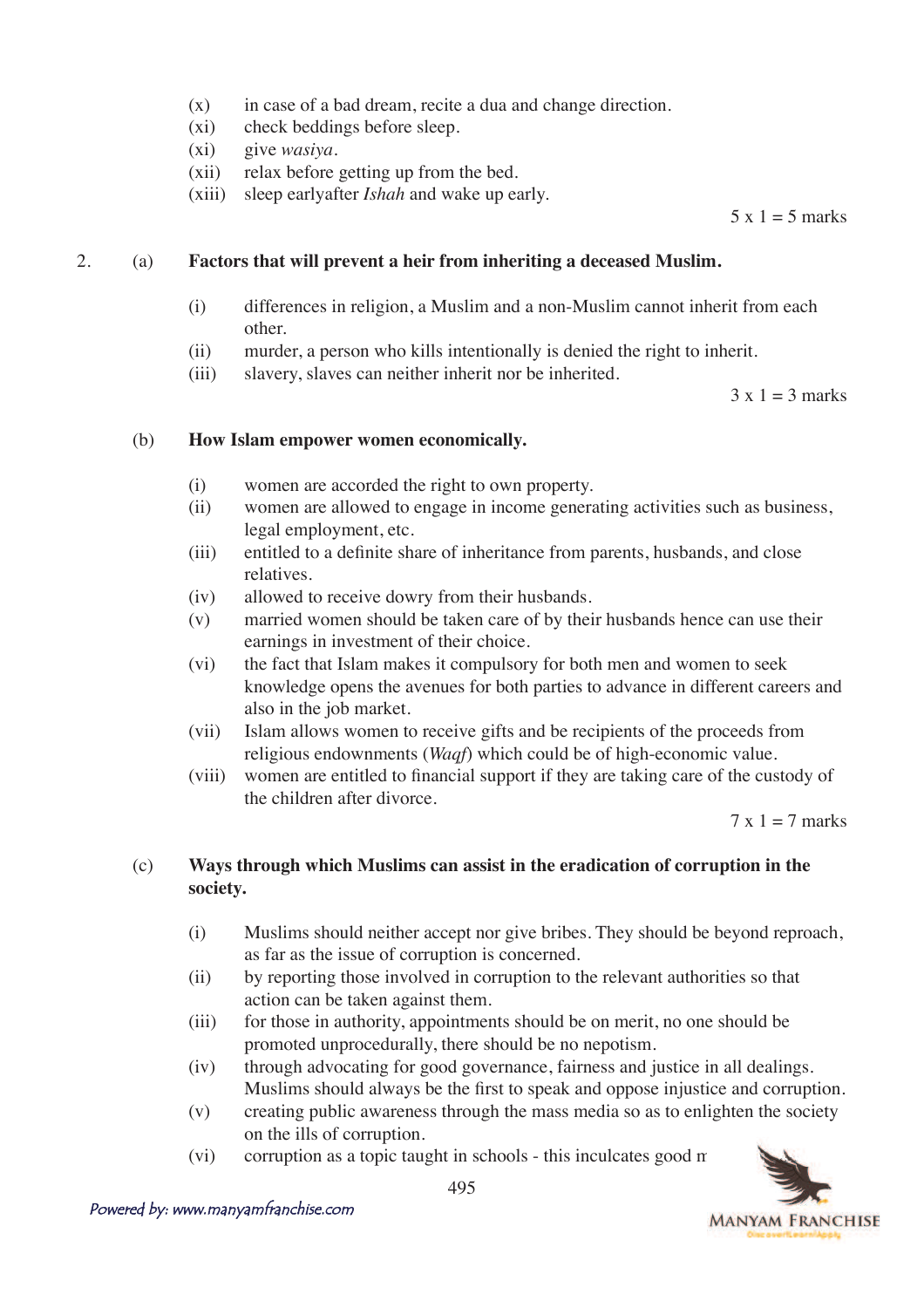hence they cannot engage in corruption.

 (vii) advocating for severe punishment for those engaged in corrupt deals so as to deter anyone from engaging in the vice.

 $5 \times 2 = 10$  marks

#### 3. (a) **Process of** *talaq* **in Islam.**

- (i) the husband and wife try to settle their disputes among themselves.
- (ii) if it fails then arbitration should be sought from relatives of both parties.
- (iii) if it fails the husband should refuse to share the bed with the wife.
- (iv) if it fails, the husband administers light beating.
- (v) if all the above fails to bring reconciliation the husband pronounces divorce which should be done in a clear manner and in line with the Prophet's teachings e.g. avoiding divorcing her while in menstruation, pronouncing the divorce one at a time.
- (vi) the wife to observe the *eddat* in husband's house, and should be maintained by the husband.

 $6x = 6$  marks

#### (b) **Why the family is considered as the foundation of the Islamic society.**

- $\Delta$  7He family is considered to be the first school (*Madrasa*). This is based on the Islamic principle that states that the mother is a school.
- (ii) The Islamic society is built on the basis of a legitimate marriage which provides a strong foundation where children are raised under the care, love and guidance of both parents.
- (iii) The family provides a conducive environment where members relate in a compassionate and loving manner.
- (iv) The family gives the child a sense of belonging and identity as a member of the Muslim Ummah e.g. through naming.
- (v) It ensures proper socialization and moral training from the parents to their children.
- (vi) By taking good care of their offspring, children will in turn honour their parents and will not be contemptous of them in their old age. (Q 17:23).
- (vii) It is through the family that the seeds of good and responsible Muslims and citizens are nurtured.
- (viii) Blood relations through marriage form the basis of social support system in Islam e.g. inheritance.

 $7 \times 1 = 7$  marks

#### (c) **Measures put in place by Islam to eliminate racism.**

- (i) The message contained in the Quran is for the whole of mankind.
- (ii) Muslims pray together whether rich or poor, black or white.
- (iii) The Holy Prophet (P.b.u.h.) was sent to the whole of mankind.
- (iv) The Prophet (P.b.u.h.) emphasized on brotherhood during the farewell pilgrimage.
- (v) Intermarriage between people of different races is allowed. This helps in eradicating social prejudice.

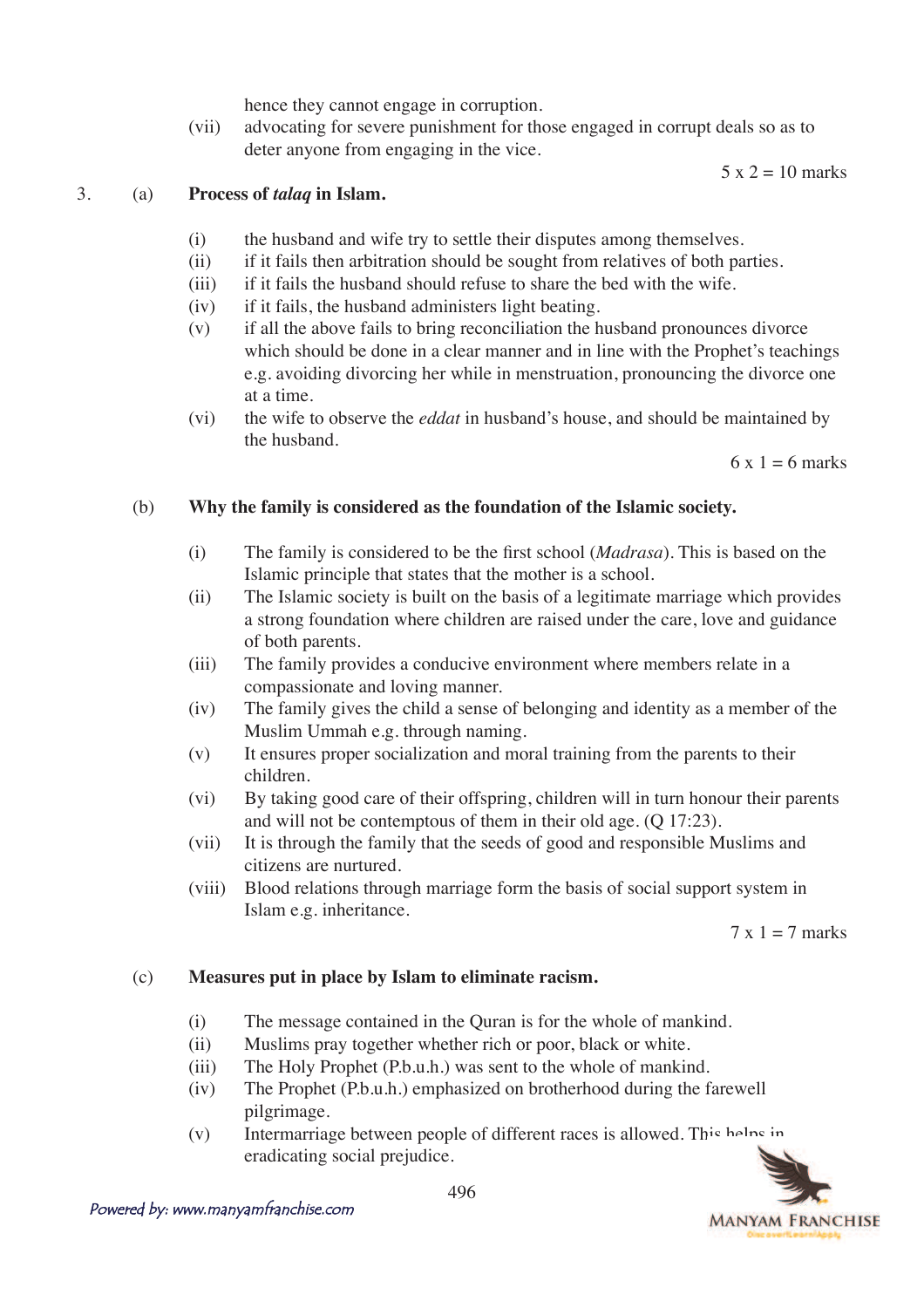- (vi) Islam teaches that the best before Allah are the most pious, regardless of their race or social background.
- (vii) Performance of *Hajj* is a symbol of unity and brotherhood of all Muslims regardless of their races.
- (viii) The Islamic law does not favour anybody, all are equal before the law, there are no ranks in justice.
- (ix) Burial procedure for Muslims is the same.
- $(x)$  Qualities of leadership is specified and applicable to all Muslims.

 $7 \times 1 = 7$  marks

### 4. (a) **Similarities between the reign of Umar Ibn Abdulaziz and Umar al-Khattab.**

- (i) Both witnessed prosperity during their reigns to the extent that nobody required to be given *Zakat*.
- (ii) Both witnessed uprecedented peace and security.
- (iii) Both eras were characterised by reforms in all aspects of life e.g. administration.
- (iv) Both executed justice to the letter and everyone got a fair deal.
- (v) For both, their lives ended tragically Umar al-Khattab was stabbed to death and Umar Ibn Abdulaziz was poisoned.
- (vi) In both eras, they chose leaders who were trustworthy and pious.
- (vii) Both Khalifas were trustworthy and God-fearing.
- (viii) They both resembled each other walked and dressed the same. Umar Ibn Abdulaziz was a grandson of Umar bin Khattab.
- (ix) Both reigns registered tremendous progress and development of Muslim caliphate which were not witnessed in the other eras.

 $5 \times 1 = 5$  marks

## (b) **Effects of the contact between the Arab settlers and the indigenous people of the East African coast before the nineteenth century.**

- (i) It led to the spread of Islam at the East Coast of Africa.
- (ii) There was intermarriage between Arab settlers and the local inhabitants.
- (iii) Muslims city states flourished with trade and other activities.
- (iv) It led to the enrichment of Kiswaili language which had a heavy borrowing from Arabic language.
- (v) Islamic culture was adopted as a way of life for the Coastal people i.e. mode of dressing, eating etc.
- (vi) They constructed places of worship i.e. mosques and learning centres i.e. Madrasas.
- (vii) Islamic education was introduced.
- (viii) Arabic and Persian architecture were introduced as a result of this contact.
- (ix) It led to the introduction of Arabic literacy which helped in the writing of Swahili language using the ajamy form of writing.
- $(x)$  It led to the introduction of religion specialists such as Imams, Kadhis, etc.
- (xi) It led to the introduction of new forms of religious ceremonies e.g. *Nikah*, *Maulid*, etc.

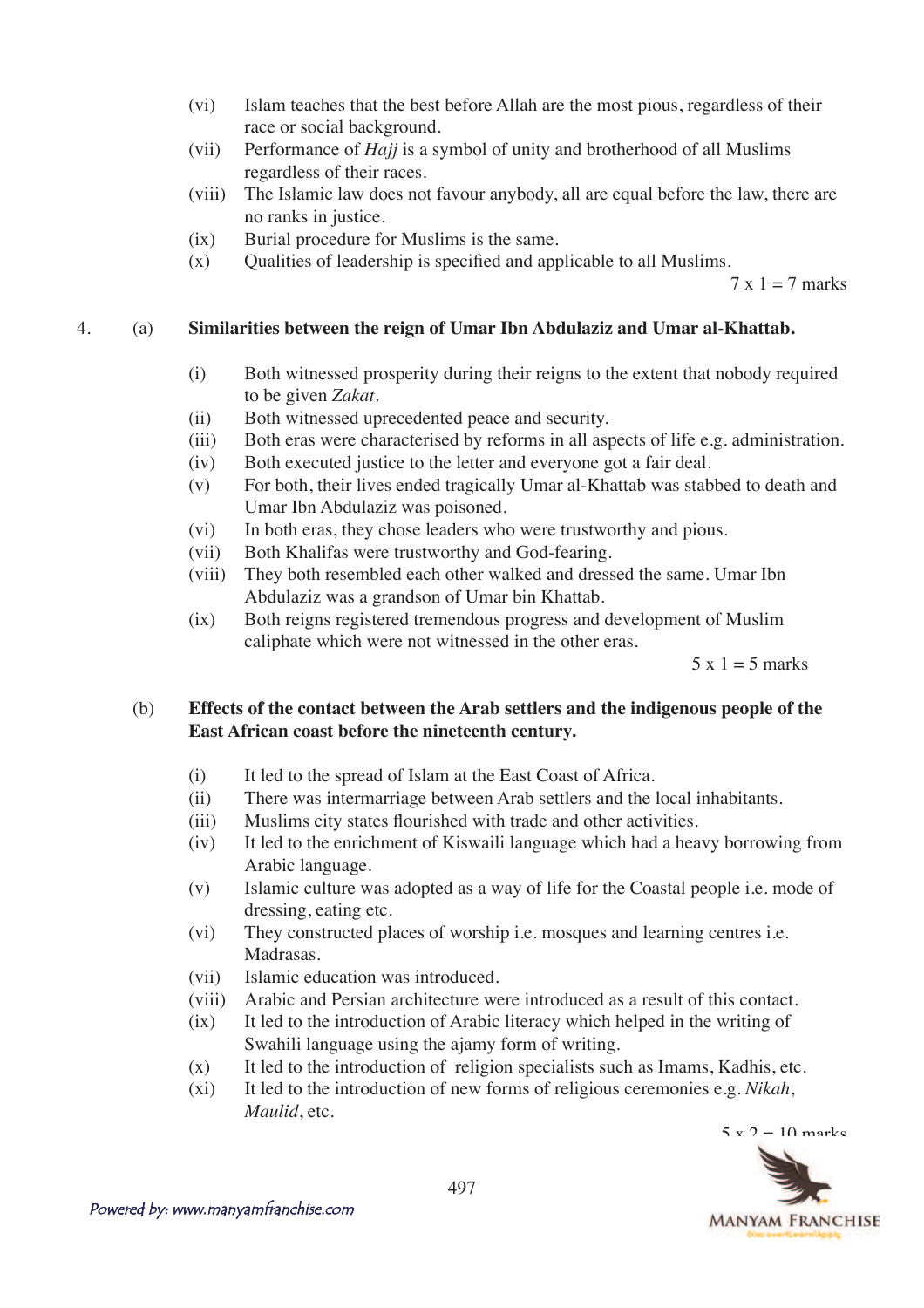(c) **Lessons that Muslims learn from the leadership of Khalifa Maamun in the development of education during the Abbasid era.**

- (i) importance of libraries in the advancement of education, he encouraged the establishment of both private and public libraries.
- $\delta$  importance of supporting scholars and patronising them, Maamun financed the writing of books and supported scholars with stipends.
- (iii) that Islam does not differentiate scholars on the basis of religion, he supported both Muslim and non-Muslim scholars.
- (iv) Islam does not discriminate women in the pursuit of education he encouraged women to attend school.
- (v) importance of establishing learning centres, during his reign, schools were established even in private houses, he established the Baitul Hikma which was an important learning centre.
- $(vi)$  significance of research in advancement of education, he financed research.
- (vii) role of Muslims in promotion of education, that Muslims should strive to encourage the pursit for knoweldge. Muslims were free to attend scholarly discussions in his court.
- (viii) we should educate our children and inculcate in them love for knowledge. Al- Maamun was well educated and encouraged establishment of schools even in private houses.
- (ix) importance of translating education works into languages that are understood by Muslims so as to promote knowledge. e.g. works of scholars such as Plato, Aristotle, Galileo were translated into Arabic for easy understanding.

 $5 \times 1 = 5$  marks

## 5. (a) **Role played by Nabongo Mumia in the spread of Islam in Western Kenya.**

- (i) he welcomed trade caravans and allowed them to settle in his area to trade and spread Islam.
- (ii) he embraced Islam and through him his people including 3 brothers embraced Islam
- (iii) allowed his people to inter marry with the Muslim traders which led to further spreading of Islam.
- (iv) allowed the Muslims to propagate Islam in Western Kenya e.g. Shariff Hassan sent Muslims to different areas of Western Kenya and parts of Uganda to preach Islam.
- (v) supported the Asian Muslims who reached Western Kenya in the propagation of Islam.
- (vi) He set aside special quarters for Muslims to stay while in his kingdom and catered for their basic necessities. This created a conducive environment for Muslims to interact with the locals paving way for the propagation of Islam.
- (vii) Muslim coastal traders were accorded status of brotherhood by Nabongo as a result of the help they gave him to fight off his enemies thus cementing the fraternal relations between the Muslims and the local inhabitants.
- (viii) The friendly relations between Nabongo Mumia and the earlier Muslim traders encouraged more Muslim traders and missionaries to propagate Islam to other

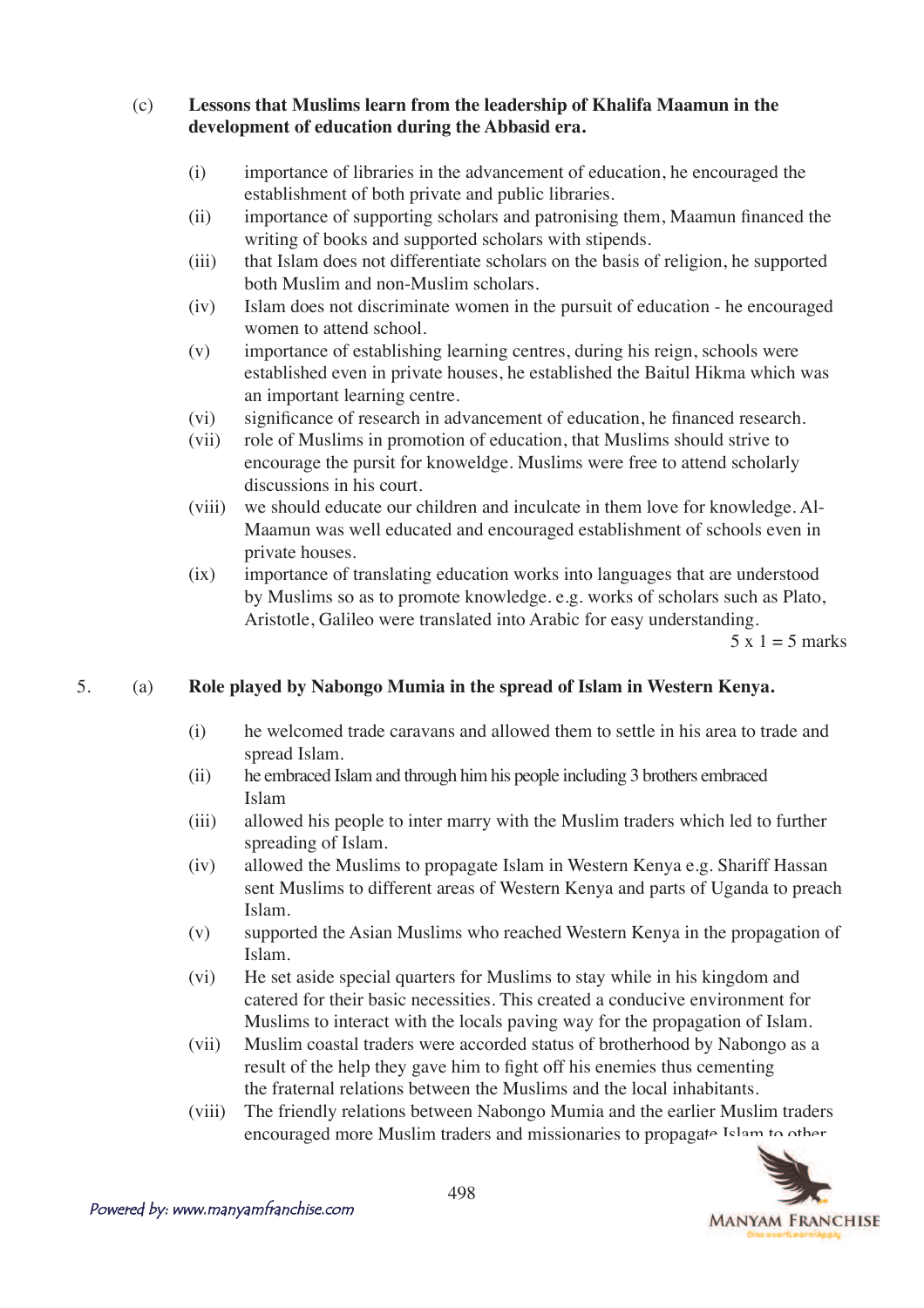parts of Western Kenya e.g. Gaziti was sent to Kakamega and Mwinyi Akida to Kisumu.

 (ix) Nabongo's closest associates and advisors upon conversion to Islam were instrumental in the conversion of more indigenous people to Islam.

 $5 \times 2 = 10$  marks

## (b) **Measures undertaken by the Prophet (P.b.u.h.) in preparation for Hijra to Madina.**

- (i) He instructed the Sahabas to sneak out secretly under the cover of darkness to Madina.
- (ii) Instructed the Sahabas to leave in small groups so as not to be noticed.
- (iii) Instructed Ali to sleep in his bed so as to confuse the Quraish and surrender back peoples' treasures.
- (iv) Hired a person who was well versed with the desert to guide him and Abubakar to Madina.
- (v) Prepared Asma the daughter of Abubakar to be bringing them food while in the cave.
- (vi) Sent a spy Abdullahi to bring him news of the Quraish.
- (vii) Made plans to hide in a cave for three days so as to trick the Quraish which worked well for him.
- (viii) Planned well on the routes to take, distance to be covered by day before embarking on his journey.
- (ix) Signed the covenant of aqabah with the Yathribites who pledged to protect him against the Quraish.
- (x) The Prophet recited a dua.

 $4 \times 1 = 4$  marks

#### (c) **Circumstances that led to the formation of the Khawarij movement.**

- (i) murder of Khalifa Uthman which caused discontent and division among Muslims.
- (ii) Muawiya's refusal to pledge loyalty to Ali, they neither supported Ali nor Muawiya, felt that both were wrong hence formed their own group.
- (iii) battles of camel and siffin which weakened Ali's camp hence gave strength to the rise of the Kharijites.
- (iv) foreign influence since most of them were new converts from Persia.
- (v) lack of proper guidance since most of them were youngsters with little knowledge and did not seek guidance from the older generation especially the Sahaba's.
- (vi) self made *fatwas* and principles such as excommunicating their opponents e.g. considered Ali and Muawiya as infidels.
- (vii) the arbitration incident, they were opposed to the idea of Ali negotiating with Muawiya whom they considered an infidel and instead insisted on Quran to be the basis of their negotiation.

 $3 \times 2 = 6$  marks

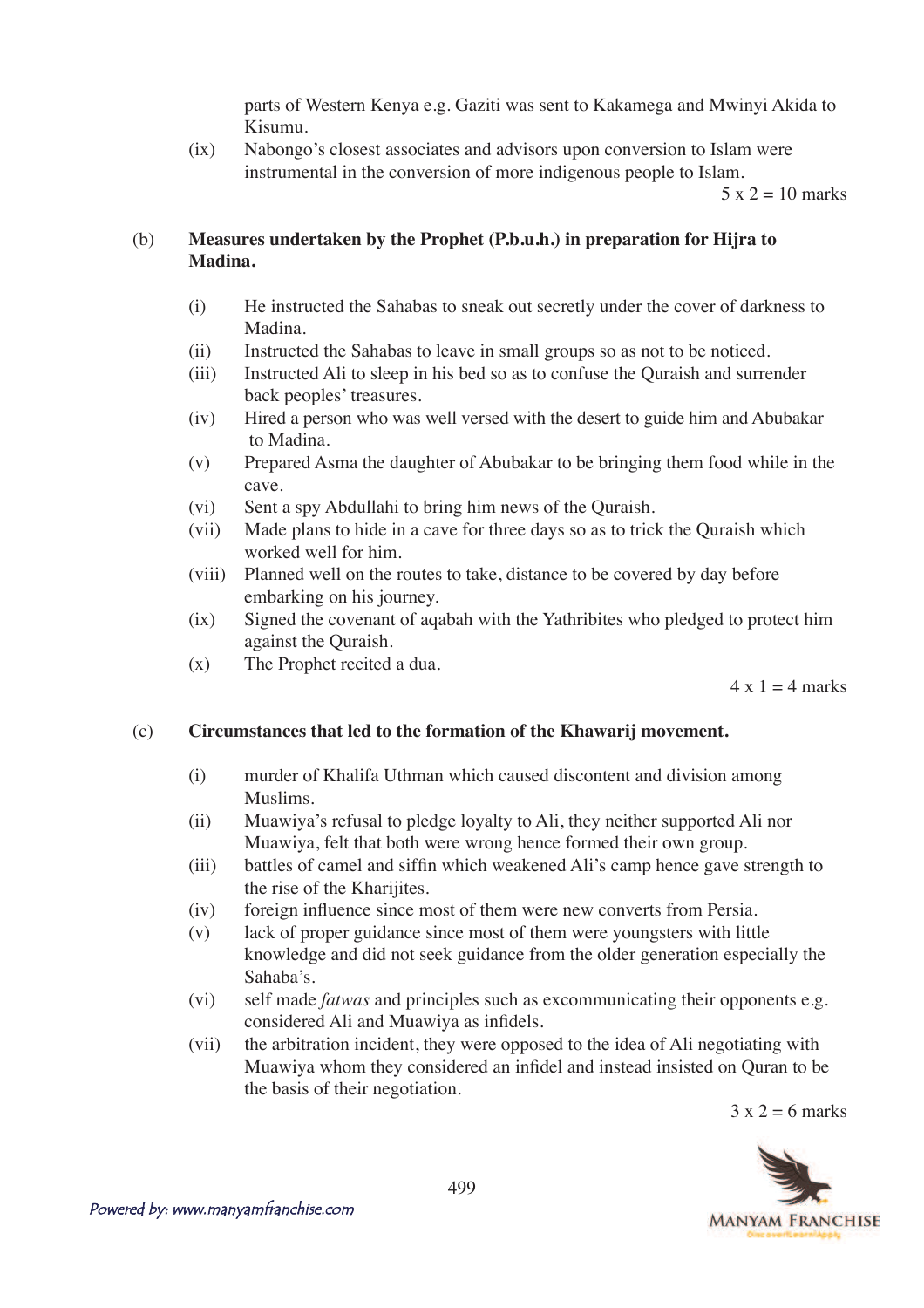### 6. (a) **Lessons that a Muslim can learn from Sheikh Abdallah Saleh Farsy.**

- (i) A Muslim should dedicate his time and energy to the course of Islam.
- (ii) Bad health and old age should not prevent one from serving Allah, he dedicated his whole life to serving Allah even when old and sick.
- (iii) In order for Muslims to truly worship Allah, they have to obey him and eradicate innovations. He wrote a book called Bidaa.
- $(iv)$  With sincerity, Allah will bless one's work to benefit humanity, he was able to translate the Quran into Kiswahili which benefited many Muslims, and is still in use up to date.
- (v) Muslims should dedicate their lives in the propagation of Islam. Sheikh Abdallah Farsy visited all parts of East Africa for the purpose of *Daawa*.
- (vi) The way to reforms is through education, he taught and authored many books, e.g. "Utukufu wa swala na namna ya kuisali" etc. He spent most of his life as a teacher.
- (vii) offering service to Islam is not restricted to one's place of birth. He served as a chief Kadhi of Kenya even though he was a Zanzibari by origin.
- (viii) Muslims should be firm, steadfast and courageous in promotion of Islamic affairs. He fought *Bidaa* practices and even wrote a book on the same.
- $(ix)$  Muslims should support women education bearing in mind that his first Quran teacher was a Muslim female educationist, Fatma Hamid Said.
- (x) Muslims should seek both Islamic and secular education. Sheikh Farsy undertook the study of religion from many Muslim Ulamas and also went upto primary teacher's training college.

 $8 \times 1 = 8$  marks

#### (b) **Measures introduced by Hassan Al-Banna to reform the Egyptian society.**

- (i) He founded the Ikhwan-ul-Muslimun which focused on social and moral programmes e.g. in public health, social services in both rural and urban areas.
- (ii) he appealed to the Muslims not to imitate the West with its materialistic ideology.
- (iii) advocated for Muslim brotherhood, following the Quran, *Sunnah* and practices of the early Muslim community which will lead to the establishment of an Islamic system of government.
- (iv) advocated for a total rejection of the West and denounced the Muslim intellectuals and the government for their dependence on the West.
- (v) emphasized on unity among Muslims.
- (vi) he tried to reform and modernise the Muslim society through Islamic principles and values.
- (vii) wrote and published books on social, religious and political issues affecting the Muslims e.g a daily paper known as "Ikhwan-ul-Muslimun" and a booklet "What Is Our Message".
- (viii) He established communities of sincere believers who were distinguished from the rest of the Egyptian society, these were to serve as the basis for transforming the Egyptian society.